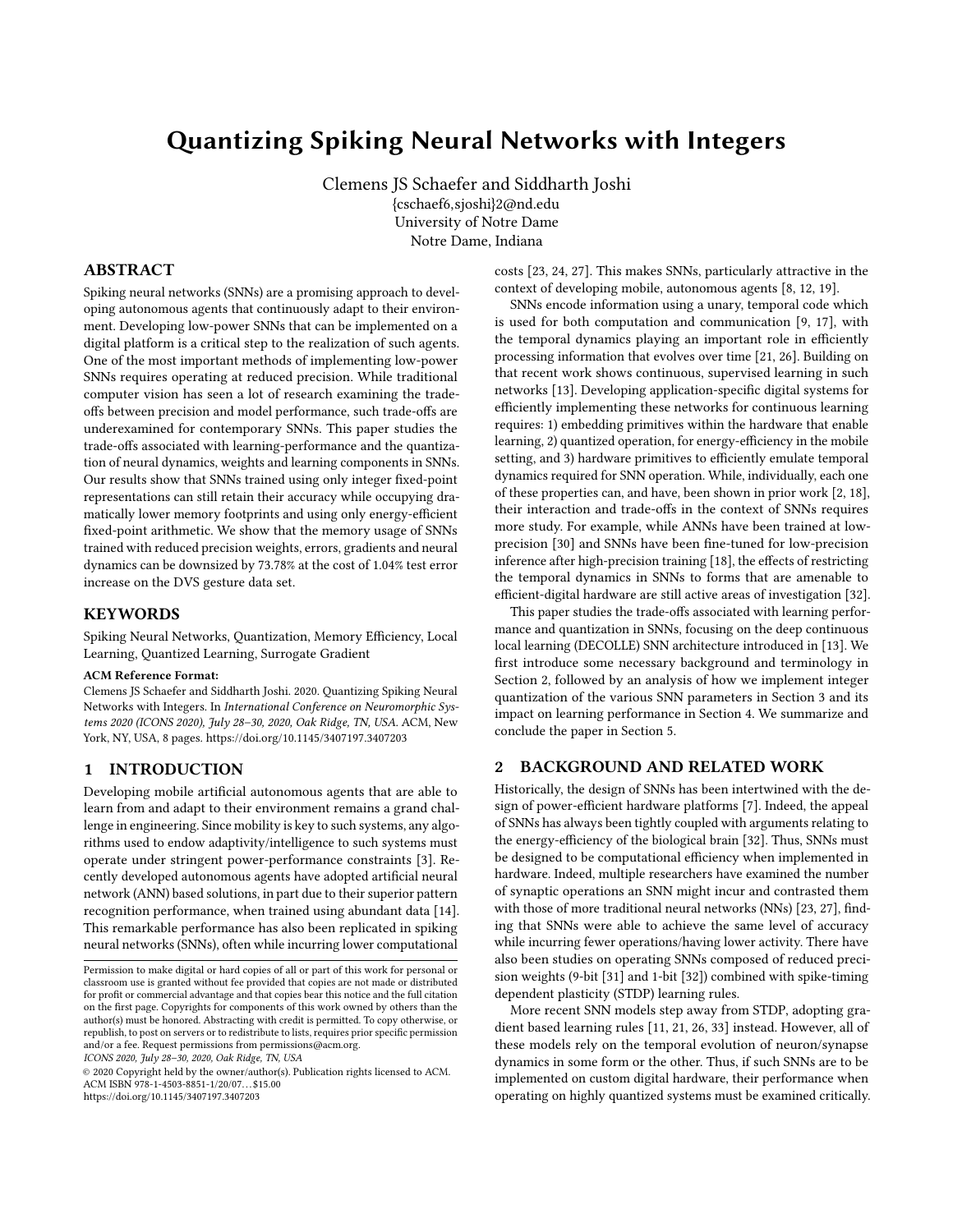ICONS 2020, July 28-30, 2020, Oak Ridge, TN, USA Schaefer and Joshi

#### 2.1 Spiking Neural Networks

We follow the neuron model outlined in [\[13,](#page-7-13) [22\]](#page-7-22) and provide a brief introduction to that leaky integrate-and-fire model here. When operating over discrete time-steps  $(n)$ , the leaky integrate-and-fire (LIF) neuron model [\[4,](#page-7-23) [13\]](#page-7-13) can be expressed as:

$$
U_i^{(l)}[n] = \sum_j W_{ij}^{(l)} P_j[n] - \delta R_i[n],\tag{1}
$$

$$
S_i^{(l)}[n] = \Theta(U_i^{(l)}[n] - \vartheta),
$$
  
\n
$$
Q_j[n+1] = \alpha Q_j[n] + S_j^{(l-1)}[n],
$$
  
\n
$$
P_j[n+1] = \beta P_j[n] + Q_j[n],
$$
  
\n
$$
R_i[n+1] = \gamma R_i[n] + S_i^{(l)}[n].
$$
\n(2)

The membrane potential of neuron *i* in layer *l* at time-step *n* is denoted by  $U_l^{(l)}[n]$ . A spike  $(S_l^{(l)}[n])$  is issued at time-step n, once<br>the membrane potential equals or exceeds the threshold  $\theta$ . This is the membrane potential equals or exceeds the threshold  $\vartheta$ . This is<br>expressed through the step function  $\Theta$  in (2)  $W_1$  represents the expressed through the step function  $\Theta$  in [\(2\)](#page-1-1). W<sub>ij</sub> represents the synaptic weight between pre-synaptic neuron j and post-synaptic neuron *i*, meanwhile  $\alpha$ ,  $\beta$ , and  $\gamma$  are decay constants for the membrane potential, synapse state, and refractory state respectively. The variable  $Q_i[n]$  represents the eligibility trace of the current-based synapse to neuron *j* in the previous layer at time step *n*.  $P_j[n]$  is the membrane trace corresponding to  $Q_i[n]$ . The LIF reset is governed by  $R_i[n]$  and the magnitude of the reset is controlled by  $\delta$ , see Eq. [1.](#page-1-2)

## 2.2 Training SNNs with Deep Continuous Local Learning

For this work, we examine the impact of quantization on training SNN models based on the DECOLLE architecture [\[13,](#page-7-13) [22\]](#page-7-22). This architecture uses surrogate gradients and a three-factor learning rule from [\[33\]](#page-7-21) together with local learning [\[20\]](#page-7-24). Given a loss function based on output spikes ( $S_i^{(l)}$ <br>and the chain rule vields an ), applying standard gradient descent and the chain rule yields an expression like [\(3\)](#page-1-3) for the weight gradients

<span id="page-1-3"></span>
$$
\frac{\partial}{\partial W_{ij}}\mathcal{L} = \frac{\partial}{\partial S_i}\mathcal{L}\frac{\partial}{\partial U_i}S_i\frac{\partial}{\partial W_{ij}}U_i.
$$
 (3)

In the DECOLLE framework, the  $R_i[n]$  term in  $U_i$  from Eq. [2](#page-1-1)<br>[groved in the gradient computation violding  $\frac{\partial}{\partial} U_i = P_i[n]$ is ignored in the gradient computation, yielding  $\frac{\partial}{\partial W_{ij}}U_i = P_j[n].$ Further, since the threshold  $\Theta$  induces a discontinuity, DECOLLE<br>employs a surrogate gradient (the derivative of a sigmoid function) employs a surrogate gradient (the derivative of a sigmoid function) based on the membrane potential [\[13\]](#page-7-13) to overcome this discontinuity. Thus,  $\frac{\partial}{\partial U_i} S_i$  becomes  $\sigma'(U_i^I[n])$ . Finally, the error term,  $\frac{\partial}{\partial U_i} U_i$ , is required for credit assignment and rather than using  $\partial W_{ij}$  is the expansion case the mangement and classifier to traditional back-propagation, DECOLLE uses a local classifier to provide an error  $(E_i[n])$  for each layer. Taken together, the weight update equation can now be written as:

$$
-\Delta W_{ij}^l \propto \frac{\partial}{\partial W_{ij}} \mathcal{L} = P_j[n] \sigma'(U_i^l[n]) E_i[n].
$$

∂Wij This expression is easily evaluated and each variable represents contributions from different terms in the equation [\(1\)](#page-1-2). The first factor is  $P_i[n]$ , contributing a signal from the pre-synaptic potential, the second factor is an expression containing  $U_i[n]$ , the membrane potential, giving post-synaptic information. The last term is an external error at time-step *n*, given as  $E_i[n]$ .

Our choice in SNN architecture is motivated by the implementation of credit assignment, alternative gradient based SNNs [\[26,](#page-7-12) [33\]](#page-7-21) are much more computationally intensive, requiring backpropagationthrough-time (BPTT) [\[29\]](#page-7-25). However, DECOLLE uses a local learning, rule derived from [\[20\]](#page-7-24), making its implementation more suited to low-power, autonomous systems.

<span id="page-1-2"></span><span id="page-1-1"></span>We generate our error term through a fixed local random local classifier, fed with the membrane potential of neurons, thereby avoiding the spiking discontinuity. The membrane is processed through a sigmoid for the local classifier. Allowing for training using a surrogate gradient based on the derivative of the sigmoid function. For this fixed classifier, we ensure that the weights of the backward pass are sign concordant with the weights on the forward pass [\[16\]](#page-7-26).

## <span id="page-1-0"></span>3 QUANTIZING SNNS

Due to the hardware benefits offered by low-precision operations [\[32\]](#page-7-17), some SNN hardware platforms do implement integer arithmetic [\[10\]](#page-7-27) and quantized storage and operation [\[18\]](#page-7-15). Indeed, the benefits to operating on heavily quantized values can readily be seen through the following observations: 1) operating on and storing weights with fewer bits, reduces the memory footprint of SNNs consequently reducing power, 2) digital circuits that implement arithmetic on quantized integers are dramatically simpler, and thus more energyefficient. The authors in [\[32\]](#page-7-17) estimate an order of magnitude reduction in power that can be gained from SNNs using low-bit synaptic weights during inference. These savings are magnified when SNNs learn using fewer bits for computation and communication.

Figure [1](#page-2-0) diagrams the quantization scheme we followed in this paper. As we described in Section [2,](#page-0-0) the SNN architecture is split into a segment that encodes everything using spike-timing (shown in blue in Figure [1\)](#page-2-0) and a segment that encodes information using rates (shown in green in Fig. [1\)](#page-2-0). The signal flow graph in Fig. [1,](#page-2-0) shows how data flows in the network along with an overview of our scheme to emulate quantized hardware operation in software. Neural and synaptic dynamics are implemented as simple firstorder, low-pass, IIR filters, with gain-coefficients  $\alpha$ ,  $\beta$ , and  $\gamma$ .

#### 3.1 Quantizing the Local Classifier

Since the local classifier contains no temporal dynamics, we use existing state-of-the-art integer quantization methods that are applied to ANN quantization [\[30\]](#page-7-16). This involves two steps: i) quantization through integer rounding and ii) clipping the weights into a range determined by the number of bits  $(k)$ . Lets denote quantization by a function  $\zeta(x, k)$  which takes a floating-point variable x and quantizes it into a  $k$ -bit fixed-point representation as:

<span id="page-1-4"></span>
$$
\zeta(x,k) = \text{clip}\left\{\omega(k)\text{round}\left[\frac{x}{\omega(k)}\right], -1 + \omega(k), +1 - \omega(k)\right\}, \quad (4)
$$

$$
\omega(k) = 2^{1-k}.
$$

The quantized values are treated like fixed-point fractions between +1 and −1, with one bit dedicated to storing sign information. As shown in [\(5\)](#page-2-1), the weights of the local classifier (S) are initialized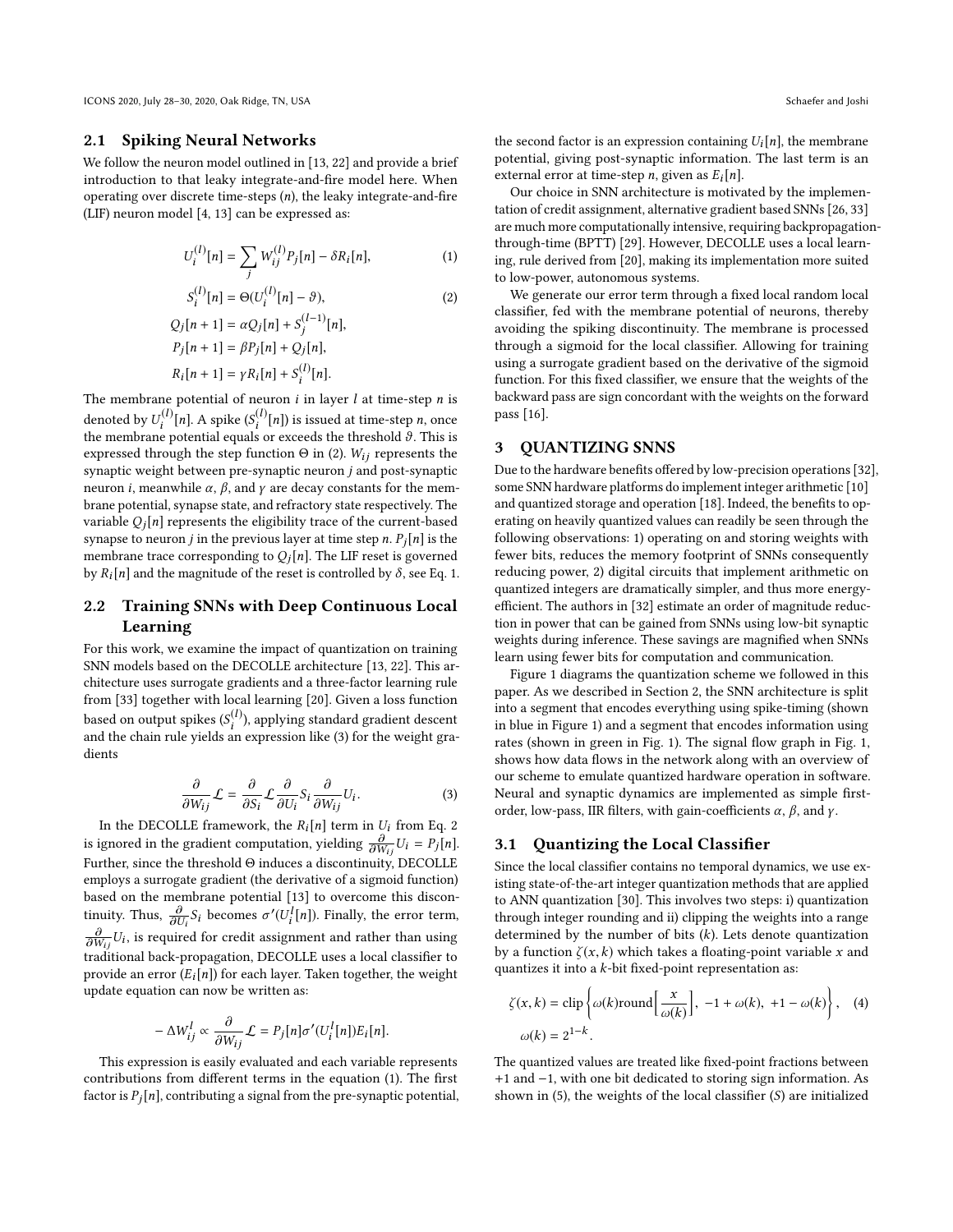<span id="page-2-0"></span>

Figure 1: An overview of our implementation of quantization to emulate fixed-point hardware operation. The architecture of the SNN implements local learning at each layer together with internal neural dynamics. Black arrows indicate the flow of data for forward passes and orange arrows indicate the data flow for a backward pass. Hexagons represent stages where we implement software level quantization, we use the subscript q to denote a quantized variable.

randomly by drawing from a uniform distribution. The limits of this distribution are chosen to be the maximum of the heuristic presented in [\[5\]](#page-7-28), based on the fan-in of a neuron  $(n_{in})$  or the stepsize  $(2^{1-k_S})$ 

<span id="page-2-1"></span>
$$
S \sim U(-L, +L), \quad L = \max(1/\sqrt{n_{in}}, \ 2^{1-k_S}). \tag{5}
$$

Since local classifier weights are kept constant, they only need to be quantized at initialization. To account for scaled weights due to decreased precision from fewer bits, the authors in [\[30\]](#page-7-16) introduce an activation scaling factor  $(\rho^{(l)})$  computed for every layer which<br>prevents classifier outputs from exploding. Here, a is defined as: prevents classifier outputs from exploding. Here,  $\rho$  is defined as:

<span id="page-2-2"></span>
$$
\rho^{(l)} = \max\{2^{\text{round}(\log_2(\sigma(k_S)/L))}, 1\}.
$$

Activations of the local classifier are scaled by  $\rho^{(l)}$  and then quantized by (A) before they are passed on to be evaluated by the loss tized by [\(4\)](#page-1-4) before they are passed on to be evaluated by the loss function, generating a loss which can be backpropagated. Similar tunction, generating a loss which can be backpropagated. Similar<br>to [\[30\]](#page-7-16), we scale errors between  $[-\sqrt{2}, +\sqrt{2}]$  by dividing errors with<br>2004 and (log<sub>2</sub> (max{|E|}, which renormalizes the errors while present  $2^{\mathsf{round}(\log_2(\max\{|E|\})},$  which renormalizes the errors while preserving orientation. This scaling is a layerwise operation, discarding all errors smaller than the minimum step size (after scaling), leading to a mild regularization effect. Calculation of the loss function is made computationally efficient by the use of the sum of square error (SSE) loss function.

#### 3.2 Quantizing Neural Dynamics

SNNs implementing DECOLLE, have five primary variables that incur storage and computational costs. First, the spike  $S_i^{(l)}$  is a single-<br>bit value that represents the membrane potential  $U$  equalling or bit value that represents the membrane potential  $U$  equalling or exceeding a threshold  $(\theta)$ . The membrane potential in our model exceeding a threshold  $(\vartheta)$ . The membrane potential in our model can be directly calculated using  $P$ ,  $W$ , and  $R$ , thus not requiring dedicated storage. We explicitly opted against dedicated storage for U since computation are cheaper than storing values and fetching them from memory. Therefore, the main factors involved in determining computational and storage costs are  $W$ ,  $P$ ,  $Q$  and  $R$  as well as the gradients to update  $W$ . We address the quantization strategy for these variables in sequence.

The weights are initialized as in equation [\(5\)](#page-2-1), although the biases are scaled by an factor of 100 following [\[13\]](#page-7-13). Since the weights themselves are not subject to any temporal dynamics, we leverage existing algorithms for training NNs with quantized weights [\[30\]](#page-7-16). We do not quantize weights differently between the forward and the backward pass since such differences would not result in any actual memory savings for learning on chip, while the energysavings from reduced precision computation would be minimal when subject to continuous learning. We apply the function  $\zeta(x, k)$ in [\(4\)](#page-1-4) to the weights at every forward pass. Quantizing  $P$ ,  $Q$  and R requires modifications to  $\zeta(x, k)$ , since the values can be much larger than 1 and by definition will never be negative (not requiring a sign bit). It's possible to analytically determine the maximum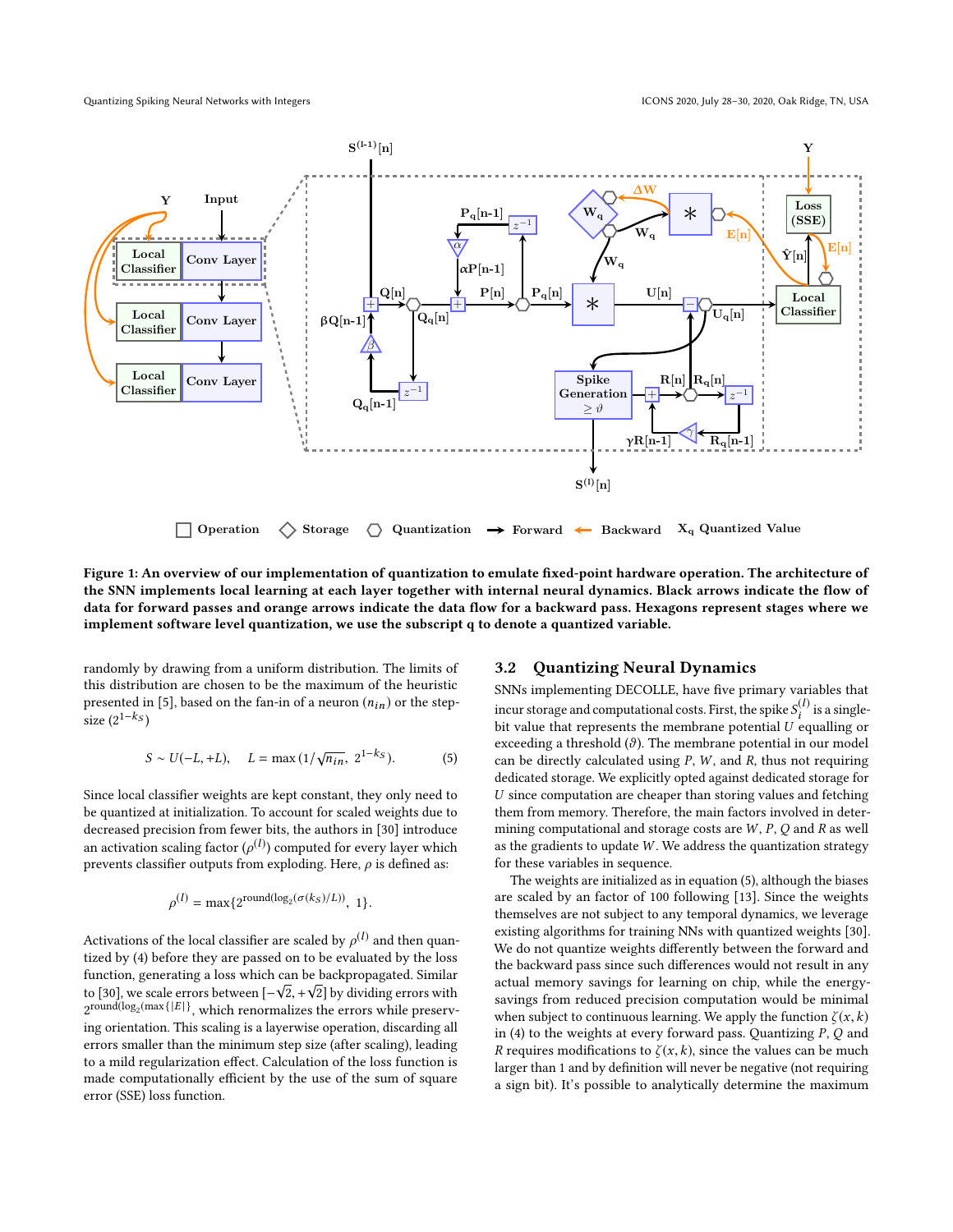<span id="page-3-0"></span>

Figure 2: Histogram of P and Q values over 450 training time steps of one batch normalized by their max values excluding zeros. The inner histogram is a log scaled version of the outer histogram. Illustrating the highly skewed distributions of P and Q values, representing challenges for quantization.

value of these variables given the time constant  $\tau$ . So, we compute the upper bounds for each variable as:

$$
\theta_Q = \frac{\tau_{syn}}{1 - \beta}, \quad \theta_P = \frac{\tau_{mem} \cdot \theta_Q}{1 - \alpha}, \quad \theta_R = \frac{1}{1 - \gamma}
$$

Thus, the traces can be quantized within a range of  $[0, \theta]$ . We can define a new function suited to quantizing sympatic and neural define a new function suited to quantizing synaptic and neural dynamics, denoted by  $\zeta^*(x, k, \theta)$ , adapting the function  $\zeta Q(x, k)$  in equation (4) by removing both climping and the sign bit equation [\(4\)](#page-1-4) by removing both clipping and the sign bit

$$
\zeta^*(x, k, \theta) = 2^{-k} \text{round}\left[\frac{x}{2^{-k}\theta}\right]\theta.
$$

As seen from the histogram in Fig. [2,](#page-3-0) which shows the distribu-<br>As seen from the histogram in Fig. 2, which shows the distribution of P and Q during training and inference, the precision of of lower P and Q values is important for the performance of the SNN. Figure [2](#page-3-0) shows the frequency of normalized values gathered over 450 training steps for both  $P$  and  $Q$  (in both linear and logarithmic axes for a clear comparison). Most of these values are small, thus the theoretical maximum value is rarely needed. With this in mind, further gains in performance could be derived from reallocating the same bits to cover a lower range of values. Note also that  $\theta_P$  for commonly used  $\tau$ 's will be larger than  $\theta$ <sub>O</sub>. In Section [4.1](#page-4-1) we will analyze the effect of allocating bits to scaled values of P and Q and the corresponding effect on the performance.

#### 3.3 Quantizing Errors and Gradients

The local classifier provides errors which are quantized to preserve orientation information. Consequently, our gradient (∆W) quantization focuses primarily on direction. Following [\[30\]](#page-7-16) we normalize gradients by their maximum absolute value and multiply them by the learning rate  $\eta_q$ . In contrast with learning rates employed in traditional gradient descent,  $\eta_q$  represents a step based learning rate indicating how many steps will be applied to the weights. The

<span id="page-3-1"></span>

Figure 3: The probability density function (PDF) of two surrogate gradients (using  $U[n]$  and the derivative of a sigmoid). Blue line indicates mean for a gradient quantized to 2-bits and green line represents the mean of a gradient quantized to 4-bits. The mean was calculated over 100 samples per value, the dots around the solid lines display the variance around the mean.

gradient quantization implements stochastic rounding [\[6\]](#page-7-29) to account for small updates on average. The learning rate  $\eta_q$  can thus be larger than 1 to accelerate training and smaller than 1, which would introduce greater stochasticity in the training process but also allow for smaller steps

$$
\Delta W = \eta_q g / 2^{\text{round}(\log_2(\max\{|g|\})}
$$
  

$$
\Delta W_q = \omega(k_G) \text{sgn}(\Delta W) [\lfloor |\Delta W| \rfloor + \text{Bernoulli}(|\Delta W| - \lfloor |\Delta W| \rfloor)].
$$

Given a  $k_{\Delta W}$ , we can set the gradient quantization to be more or less stochastic. When  $\eta_q = 1$ , the weights will be modified by a maximum of  $2^{1-k_{\Delta}w}$  if the gradient equals 1 (after normalization), otherwise stochastic updates are initiated. In Fig. [3,](#page-3-1) the solid line represents the average value of the gradient over 10000 samples, assuming  $\eta = 1$  and a surrogate gradient based on the membrane potential. The points represent the sampled variance around the mean. The blue and green color scheme represents the case where  $k_{\text{AW}}$  is 2 and 4 respectively, showing the difference in update size due to reduced precision. There is minimal stochasticity at the extremes and the midpoint of the distribution, which the intermediate points incur larger variance in the update. This matches our theoretical framework that updates are very likely when they are closely associated to a spike  $(U[n])$  close to  $\vartheta$ ) and the least certain when they are only weakly connected to a spike, this also hints at connections to STPD.

#### 3.4 Loss Function for Quantized Training

We define a loss function based on the sum-square-errors functions [\[30\]](#page-7-16) augmented by the regularizer presented in [\[13\]](#page-7-13)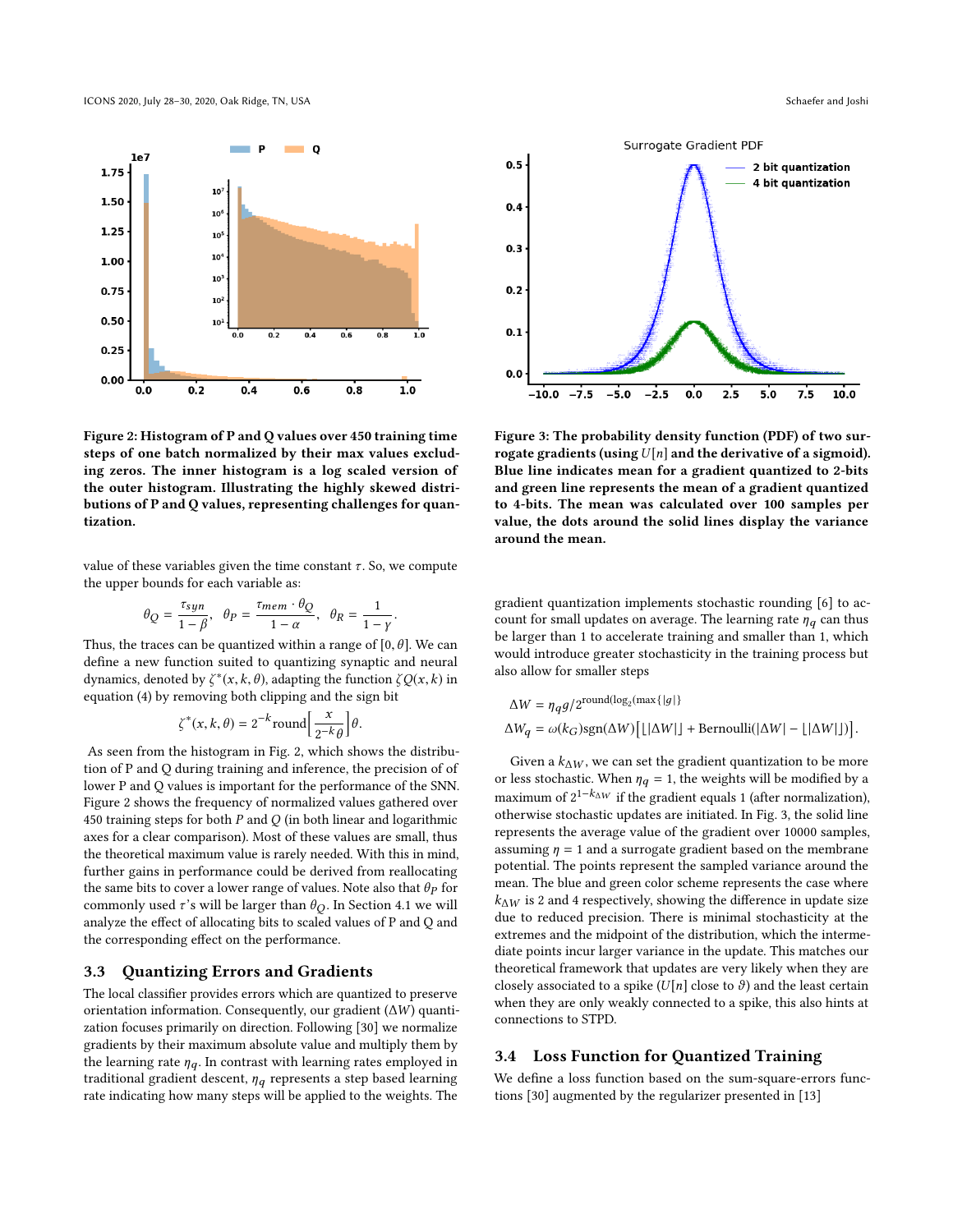<span id="page-4-2"></span>

Table 1: Settings used for experiments.

| Variable     | Value               | Variable        | Value                |
|--------------|---------------------|-----------------|----------------------|
| $\Delta_t$   | 1ms                 | $\lambda_2$     | 0.0001               |
| $\tau_{mem}$ | $5 - 35ms$          | θ               | 0                    |
| $\tau_{syn}$ | $5-10ms$            | $\hat{\beta}_1$ | 1.5                  |
| $\tau_{ref}$ | $\frac{1}{0.35}$ ms | $\hat{\beta}_2$ | 0.5                  |
| $PQ_{cap}$   |                     | $\eta_q$        | 1                    |
| $U_{scale}$  | $4 \times 10^{-5}$  | $\eta_{fp}$     | $1.0 \times 10^{-9}$ |
| $\lambda_1$  | 0.02                | $p$ dropout     | 0.5                  |
| burn-in      | 50ms                |                 |                      |
|              |                     |                 |                      |

$$
L = \sum_{i=1}^{L} \text{SSE}(\hat{Y}, Y) + \lambda_1 \mathbb{E}_i[\sigma_R(U_i^l + 0.01)] + \lambda_2 \sigma_R(0.1 - \mathbb{E}_i[U_i^l]).
$$
 (6)

In equation [\(6\)](#page-2-2)  $\hat{Y}$  stands for the output of a local classifier and  $\langle \cdot \rangle$ represents an expectation operation over index i,  $\sigma_R$  is the rectified linear unit (ReLU) activation. Figure [1](#page-2-0) illustrates the interplay of all previously described techniques and visualizes a forward (black) as well as backward pass (orange) of SNN training by local classifiers.

#### <span id="page-4-0"></span>4 EXPERIMENTS AND RESULTS

We replicate the SNN simulations in [\[13\]](#page-7-13), using the architecture composed of 3 convolutional layers with of 7×7 kernels and 64, 128 and 128 filters respectively using the PyTorch framework. Further, we interleaved max pooling layers after layer 1 and 3 and used a dropout layer (with a dropout probability  $p = 0.5$ ) at the local classifier to prevent overfitting. To prevent inadvertantly training on the test set, we instead only use the training set through an 80/20 cross-validation split. The validation data was used to judge the SNN performance and pick a configuration (e.g. weights) which resulted in the best trained SNN. This model, is then finally evaluated on the test set.

Table [1](#page-4-2) records the parameters used for our experiments. The values for  $\tau_{mem}$  and  $\tau_{syn}$  indicate the range over which they were uniformly sampled for every neuron. The  $U_{scale}$ , rescales the membrane potential to be mid-range for the sigmoid activation to facilitate learning. The variables  $\hat{\beta}_1$  and  $\hat{\beta}_2$  are additional scale variables for the weight initialization for the SNN layer weights and local classifier weights respectively. When evaluating the unquantized SNN, we use stochastic gradient descent with a learning rate  $\eta_{fp}$  and a standard mean square error loss function. We evaluated the performance of our SNN and quantization technique on two different data sets: 1) Slow Poker DVS [\[28\]](#page-7-30) and 2) Gesture DVS [\[1\]](#page-7-31).

For the poker DVS data set, each recording is an input of size 128×128 belonging to one of four classes. We extracted 968 samples of 500ms from the recordings, equally split over the four classes. The samples were randomly categorized into training (619 sequences), validation (155 sequences), and test set (194 sequences). To process this data set we applied max pooling with a  $4 \times 4$  kernel to the data, thereby reducing the dimensionality to  $32 \times 32$ . We trained our model for a 100 epochs, dividing the learning rate at epochs 40 and 80 by two.

<span id="page-4-3"></span>Table 2: Effect of truncating P and Q, rows with \* are in percentages and † indicates that reported values are averages over the last 40 epochs.

| Test Acc.*<br>88.89<br>86.46<br>86.46<br>86.81<br>85.07<br>Val. Acc.* $(\mu^{\dagger})$ 84.14 87.36 83.94 87.24<br>86.28 |  | 50 | 75 | 80 | 90 | 100    |
|--------------------------------------------------------------------------------------------------------------------------|--|----|----|----|----|--------|
|                                                                                                                          |  |    |    |    |    | 87.85  |
|                                                                                                                          |  |    |    |    |    | 84.04  |
| Val. Var. $(\sigma^{\dagger})$<br>$0.0476$ $0.0364$ $0.0386$ $0.0451$ $0.0498$                                           |  |    |    |    |    | 0.0463 |

Our model training for DVS gesture uses max pooling to downsample the  $128 \times 128$  down to  $32 \times 32$ . We randomly sample 500 ms sequences for training, and we use 1800ms for testing and validation. We used the same SNN architecture for 222 training epochs with the learning rate halving every 80 epochs.

#### <span id="page-4-1"></span>4.1 Results

First, we show the performance of quantized networks compared to unquantized networks on a given task. Next, we explore the sensitivity of our models towards different quantization levels. Then, we analyze the loss-landscape of quantized networks and compare it to the loss-landscape induced by the unquantized models. Finally, we examine the effect of quantization on the spike activity levels in the SNNs.

Unless otherwise noted, the quantized network has 12-bits allocated to membrane potential  $(P)$ , 10-bits to synapse state  $(Q)$ , 2-bits to refractory state  $(R)$ , 8-bits to weights  $(W)$ , 10-bits to gradients and local classifier weights. The membrane potential, activations, and errors are all allocated 6-bits (base model). Fig. [5](#page-6-1) and [6](#page-6-2) show the moving average (length 5) of the validation error of the third layer of the quantized and unquantized SNN on the DVS poker and gesture dataset. We then compute the test error on the model with the lowest reported validation error. In our evaluation on DVS poker (Fig. [5\)](#page-6-1), we are able to achieve a test error of 1.54% for our quantized baseline and no error for its unquantized counterpart. On the DVS gesture dataset, which is a more difficult task, our base model achieved a test accuracy of 12.15% compared to 11.11% from the unquantized model. Note, that due to the shorter training period and our use of cross-validation to pick the best model our results are not directly comparable [\[13\]](#page-7-13). Stochastic rounding resulted in up to 2.43% variation in test-error over multiple training runs.

Fig. [2](#page-3-0) indicates that smaller values of  $P$  and  $Q$  occur more frequently. We tested this by training different models with  $P$  and  $Q$ parameters, truncated to various levels relative to their maximum. Table [2](#page-4-3) shows how the model performs over a range of value truncations. Contrary to expectations from traditional ANNs [\[30\]](#page-7-16), this increased fidelity in representing frequently occurring values does not significantly influence performance.

Given the close performance of quantized SNNs to their unquantized counterparts, we examine the effect of varying the bits allocated to different variables. We vary the number of bits available for the errors and gradients as shown in table [3.](#page-6-3) Table [3](#page-6-3) shows that at this level of quantization, SNNs are relatively insensitive towards minor increases to bits allocated towards gradients and errors. However reductions in the bit-width severely hampers the performance. We also explore the local classifier's tolerance to reduced weight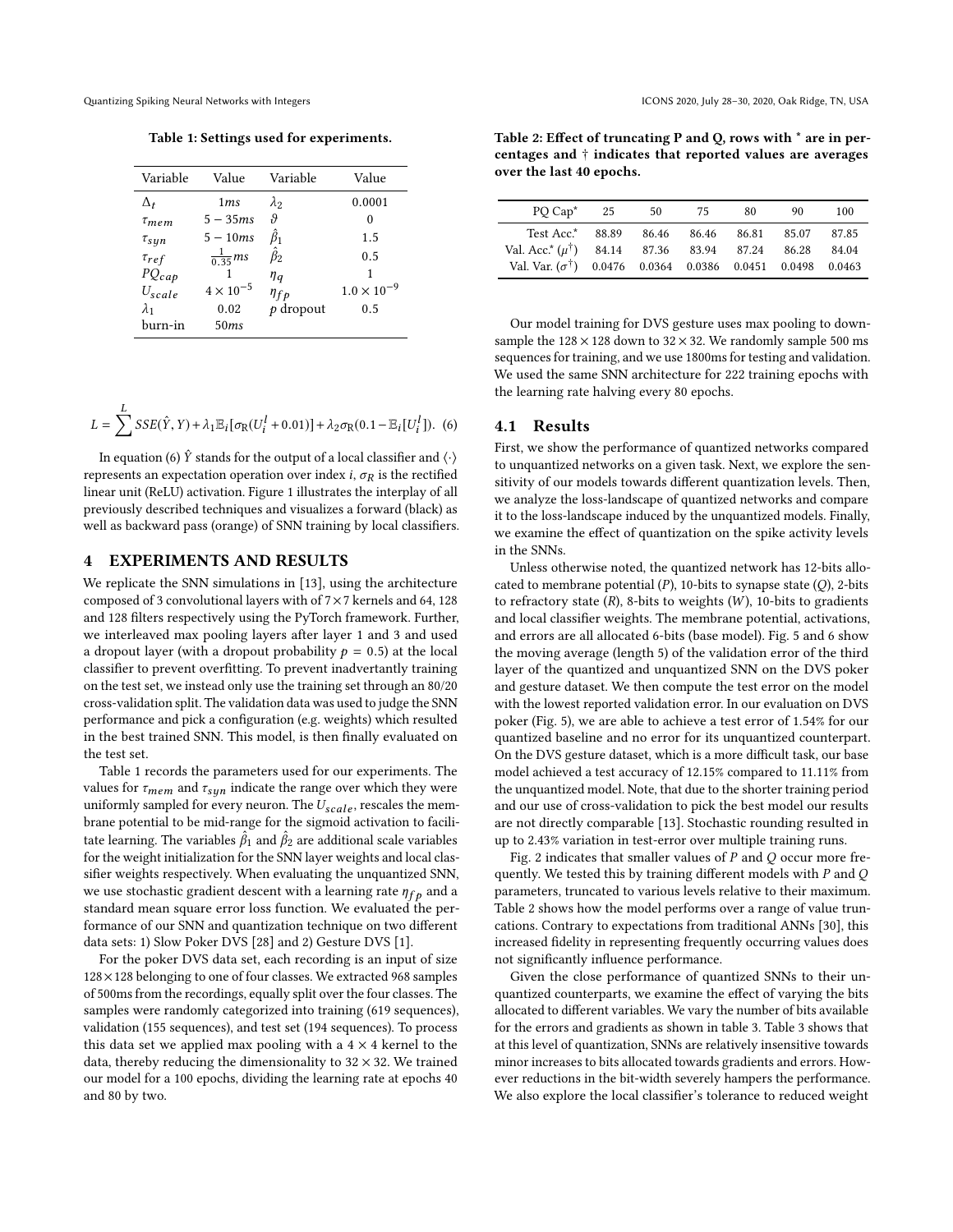<span id="page-5-0"></span>

Figure 4: (a) Validation set error over the training process with markers indicating at which points the loss landscape (b)-(i) were extracted. Note None (blue) stands for a network with 32-bit single precision floating point, Base (orange) for the previously described quantized base model, PQ (green) for base SNN with P and Q further reduced by 2-bits and EG (magenta) for the base model where E and G are set to 8- and 10-bits respectively. † indicates the approximate size of an area in the loss-space in which the model parameters remain invariant when quantized to 2-bit weights.

precision. Since our weights in the forward and backward pass are constrained to have matching signs, setting weights to be 1 bit, results in matching weights for the forward and backward pass.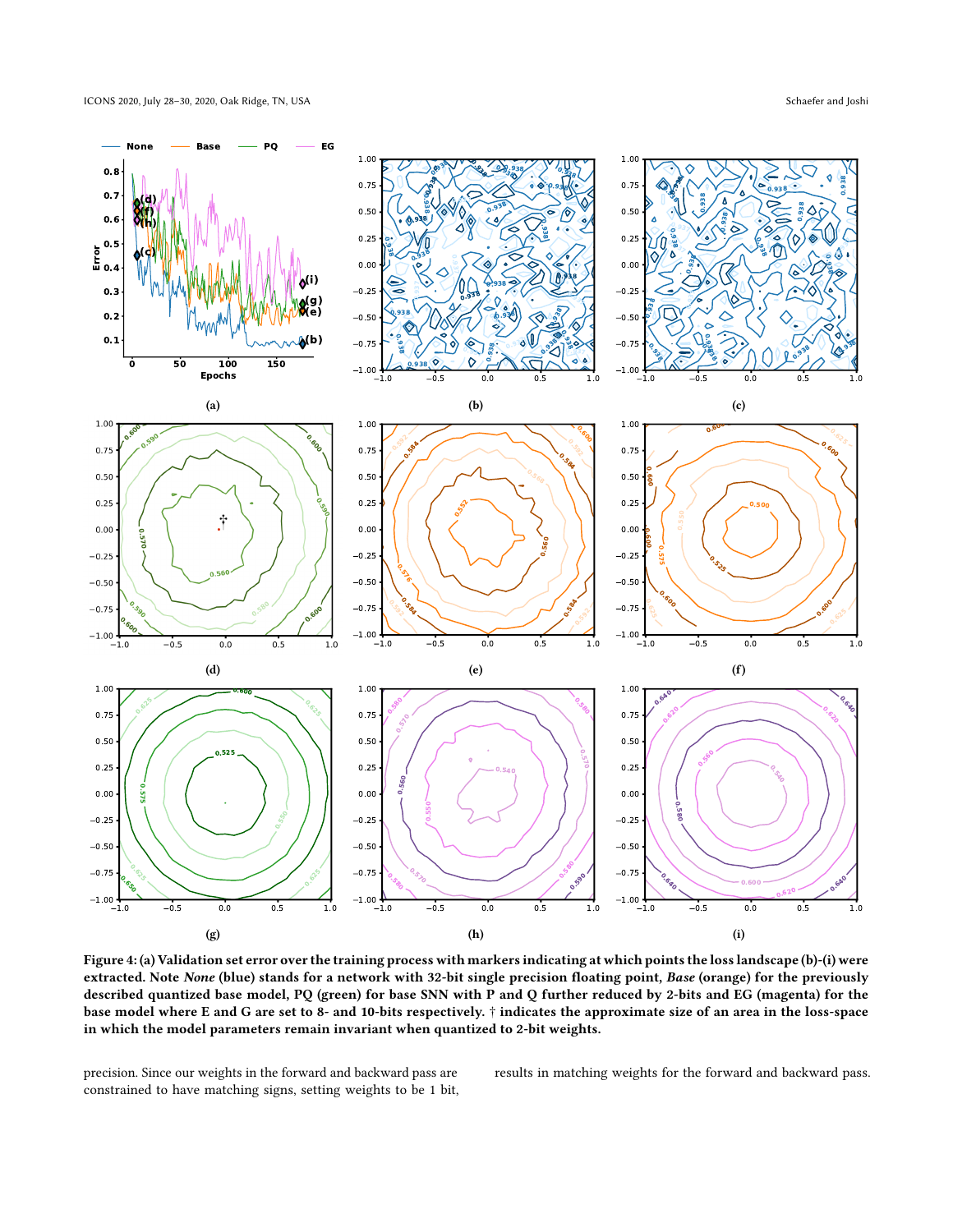Quantizing Spiking Neural Networks with Integers ICONS 2020, July 28–30, 2020, Oak Ridge, TN, USA

<span id="page-6-1"></span>

Figure 5: Moving average (length 5) of the validation error on the DVS Poker data set. The blue line represents our base SNN meanwhile the dashed orange line is a non quantized SNN with the same architecture. The diamonds display the test set error.

<span id="page-6-2"></span>

Figure 6: Validation curve (moving average of the validation error) for the DVS gesture data set for a quantized SNN (blue) and a non-quantized (orange) network. The diamond indicated the test set performance of each network respectively.

The number of bits allocated to local classifier weights were observed to have a marginal effect on the accuracy. However, for 2-bit weights, we see a significant decrease in validation set performance despite high accuracy on the training set, suggesting a lack of regularization. However, further investigations are required to better understand the complex trade-offs. Neural dynamics are central to SNN operation, consequently, we investigate the effect of operating neural dynamics at reduced precision.  $P$  and  $Q$  capture the temporal dynamics as shown in [\(1\)](#page-1-2), reducing their precision has a gradual

<span id="page-6-3"></span>Table 3: Effect of widths bit for various variables on accuracy, all accuracies bases in the test set and given in percent.

| Error and Gradient Bits      |       |       |       |       |       |       |       |
|------------------------------|-------|-------|-------|-------|-------|-------|-------|
| <b>Bits</b>                  | 6/8   | 7/9   | 8/10  | 9/11  | 10/12 | 11/13 | 12/14 |
| Accuracy                     | 40.62 | 46.18 | 59.38 | 74.65 | 87.85 | 87.15 | 87.85 |
| Local Classifier Weight Bits |       |       |       |       |       |       |       |
| <b>Bits</b>                  | 2     | 3     | 4     | 5     | 6     | 7     | 8     |
| Accuracy                     | 76.04 | 86.11 | 88.54 | 82.29 | 87.85 | 84.03 | 84.72 |
| P and Q Bits                 |       |       |       |       |       |       |       |
| <b>Bits</b>                  | 8/6   | 9/7   | 10/8  | 11/9  | 12/10 | 13/11 | 14/12 |
| Accuracy                     | 77.43 | 74.31 | 78.47 | 85.76 | 87.85 | 84.72 | 82.99 |
|                              |       |       |       |       |       |       |       |

effect on the test error. Reducing the bit-precision below 11/9-bits reduces the SNN accuracy as seen in Table [3.](#page-6-3)

For insight into the effect of quantization on SNN training we visualize the training loss landscape with the methodology devised in [\[15\]](#page-7-32). Figure [4](#page-5-0) illustrates several training loss landscapes and Figure [4a](#page-5-0) marks the epoch at which the models are evaluated from. The loss landscapes for floating point SNNs in Figure [4b](#page-5-0) and [4c](#page-5-0) are rather chaotic, which can in part be due to the small learning rate and the floating-point granularity of all parameters which allows for greater differentiation and a more fine-grained loss landscape. Looking at the loss landscape of quantized networks (Figure [4e, 4f, 4d, 4g, 4h](#page-5-0) and [4i\)](#page-5-0) we can clearly see, fairly sized optima in the middle, which in theory should be easy to solve for. This matches the training curves of our models which suggest fast training, at least regarding training loss and accuracy. The training loss and accuracy however are not always indicative of the test performance. Especially at smaller learning rates in the later epochs, which benefit the test set performance greatly. The contrast between early and later stage loss landscapes might reveal why. Early stage loss landscapes (Figure [4e, 4d](#page-5-0) and [4h\)](#page-5-0) do not appear as smooth as later stage landscapes, which appear to be better conditioned. This hints that minimas at later stages, which are less stochastic and better for generalization [\[25\]](#page-7-33). The red area annotated with the † in Figure [4d](#page-5-0) shows the approximate size of an area occupied by a model quantized with 2-bit weights, projected onto the loss landscape.

Finally, we examine the effect of quantization on SNN spiking activity. Our central aim with quantization is to reduce the energy cost of storing and computing the SNN model. However, reduced precision in computing can also trade-off with increased spiking communication. Figure [7](#page-7-34) shows the trade off between quantization, accuracy, and quantization induced increased spike activity. The figure reflects the effect, on SNN activity, of provisioning the errors and gradients and the neural and synpatic traces  $(P \text{ and } Q)$  with varying bit-widths. We use darker colors to denote fewer bits and lighter colors to denote more bits allocated to those variables. We can see that increasing the quantization of parameters (fewer bits) leads to an increase in SNN spiking activity.

#### <span id="page-6-0"></span>5 CONCLUSION

In summary, we analyzed the effects of quantizing neural dynamics on a hardware-friendly SNN model. We explore the performance of